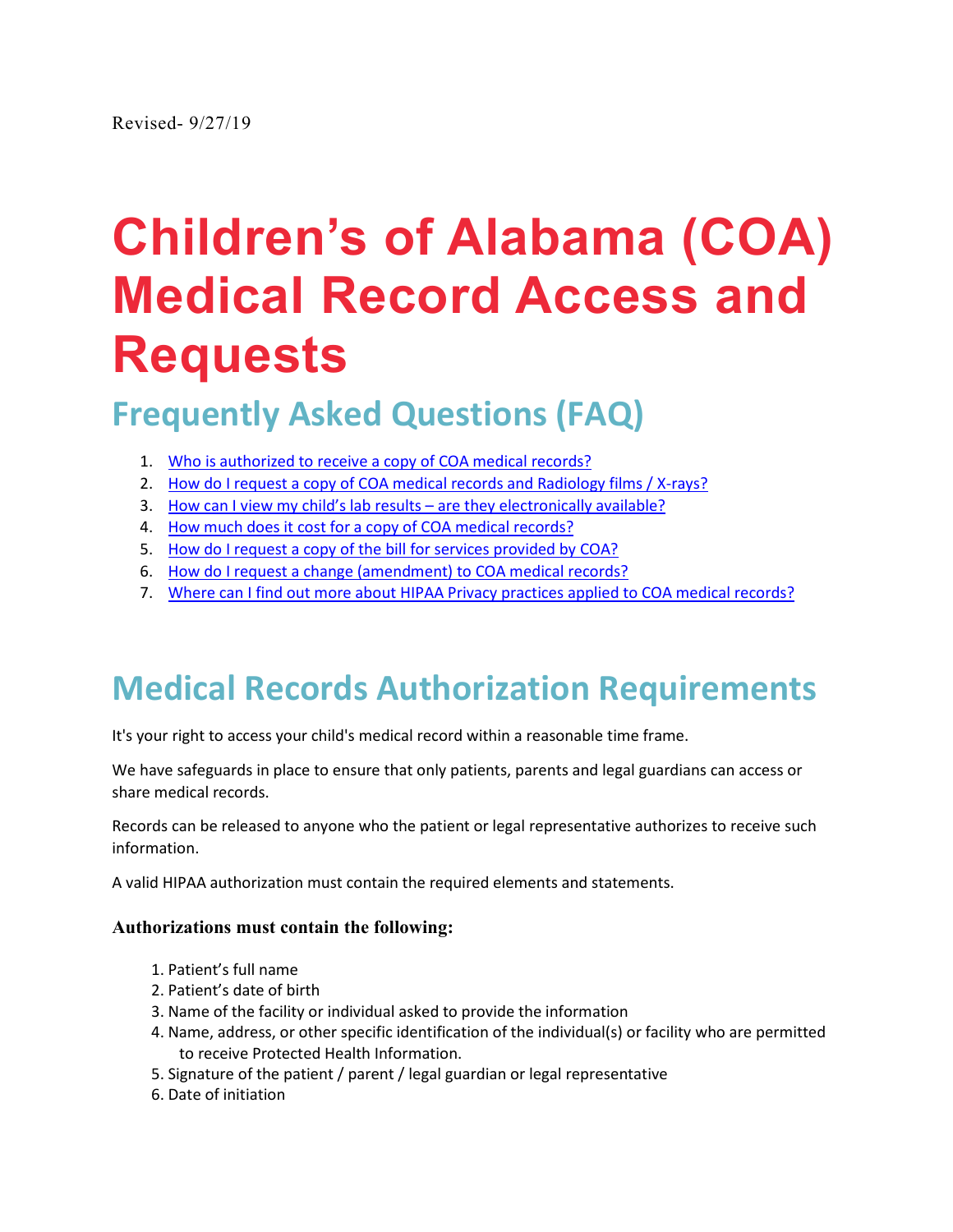- a. Must be within a 90 day period at time of receipt
- b. Must be after the event / episode of care
- 7. HIPAA Elements
	- a. Purpose of the release
	- b. Expiration date or expiration event
	- c. Right of the patient / parent / legal guardian or legal representative
	- d. HIPAA Statement

I understand the Information released will be limited to information necessary to fulfill the need or purpose for the disclosure. If I have authorized the disclosure of Information to a recipient who is not subject to the Health

Insurance Portability and Accountability Act of 1996

("HIPAA"), then the recipient may re-disclose it and it may no longer be protected under HIPAA, a federal privacy law. This Authorization is

valid for ninety (90) days from the date of signature, unless otherwise noted. This Authorization only applies to treatment occurring before the

date of signature. I may decline to sign this Authorization. I understand I may revoke this authorization in writing at any time by completing a

form available from Medical Information Services. If I revoke this authorization, the revocation will not apply to information that has already been

released in response to this authorization. I understand the patient's health care and the payment for the patient's health care will not be

affected if I do not sign this form. I understand I may see and copy the Information described on this form if I ask for it, and I may receive a copy

of this form after I sign it. Before requesting medical record copies, please ask about the copy fee by law that may apply. I represent that I have

the authority to and voluntarily grant permission for the Information to be released as described above.

- 8. Optional Elements
	- a. Patient's address
	- b. Patient's Social Security Number
	- c. Treatment period(s) / Date of Service
	- d. The signature may or may not be witnessed

[\(Back to Top Menu\)](#page-0-1)

### <span id="page-1-0"></span>**Steps to Request a Copy of Records**

Print and complete the HIPAA Authorization Form: [\(English](https://www.childrensal.org/workfiles/parent_resources/Authorization_for_Release_of_Information_764_007_english.pdf) | [Spanish\)](https://www.childrensal.org/workfiles/parent_resources/Authorization_for_Release_of_Information_764_Spanish.pdf).

Or you may submit the HIPAA Authorization Form online [here](https://childrensal-iszsn.formstack.com/forms/requestcopyofmedicalrecord)

Make sure the authorization/request is complete to avoid delays. Incomplete requests cannot be processed.

Please include a copy of your Photo Identification (such as Driver's License).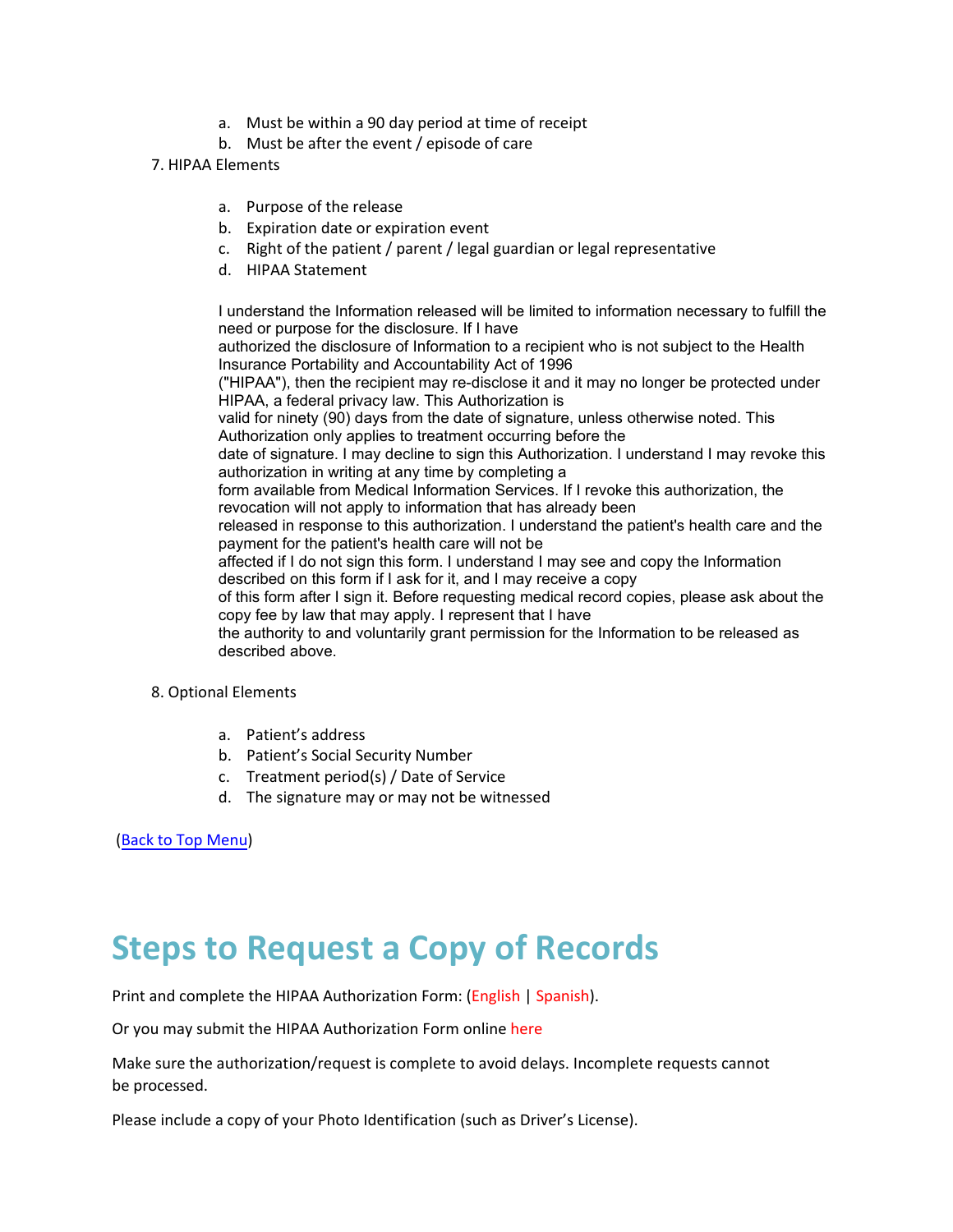Mail, Fax, or Bring\* your completed forms to:

Mail:

**CIOX c/o Children's of Alabama Health Information Management** 1600 7<sup>th</sup> Avenue South Birmingham, Alabama 35233

FAX:

(205) 638-5367

Bring:

**Children's of Alabama - Main Campus** (at above address) **Health Information Management– Release of Information**  4<sup>th</sup> Floor Park Place South building (at 5<sup>th</sup> Avenue St parking deck)

**Office phone number:** (205) 638-9728 **Office Hours:** Monday – Friday 8 a.m. CT – 4 p.m. CT

\*We cannot process requests by telephone or email because of the requirement of a signature to release records

[\(Back to Top Menu\)](#page-0-1)

**\_\_\_\_\_\_\_\_\_\_\_\_\_\_\_\_\_\_\_\_**

### <span id="page-2-0"></span>**Copy Fees**

There is a reasonable fee for COA Health Information Management to release a copy of patient records. This includes copies of records not in the patient portal.

A reasonable fee applies for copies to patient/parent/legal guardians or others who are not treatment providers for continuity of care purposes.

Fee schedule:

As allowed by Federal and State regulations, reproductions fees for copies of medical records may be required as applicable; a CIOX invoice (Children's release of information vendor) will accompany the copies of medical records. According to Alabama Code 12-21-6.1 (reproduction and delivery of medical records) \$6.50 Flat rate if everything was transferred from ChartMaxx (electronic copy) to a CD. \$0.12 per page **The copy fees are higher for producing microfilmed records.** Reasonable costs may be allowed for production of a CD. **\*Patients are not charged a search/retrieval fee.**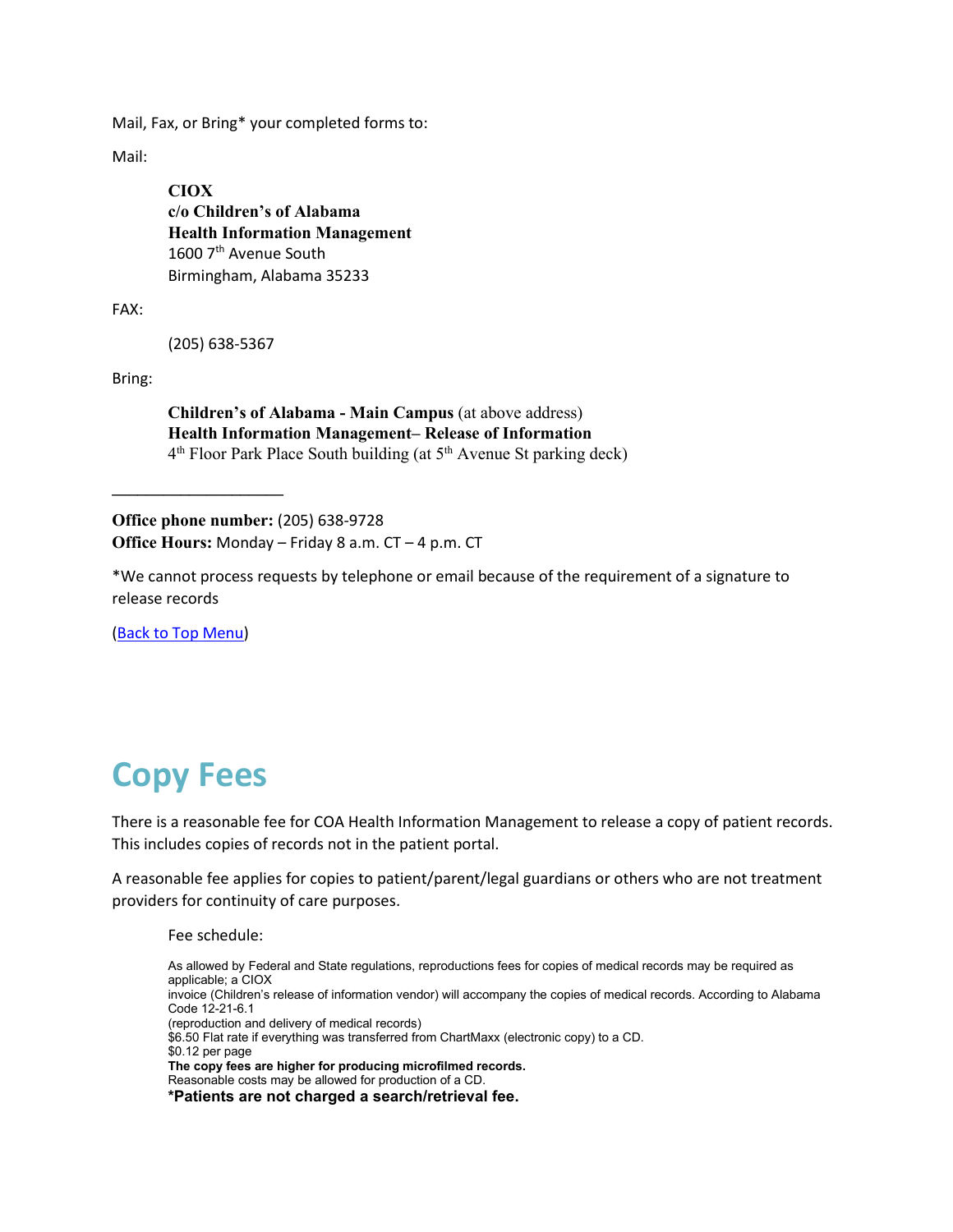No charge is made for continued care requests received from other health care providers (hospitals, physician offices, clinics, etc.)

Exceptions to these fee schedules are noted by Peer Review Organization contracts and Disability Determination Services standard fee payment.

[\(Back to Top Menu\)](#page-0-1)

### <span id="page-3-0"></span>**FollowMyHealth Patient Portal**

Lab results and other information can be accessed through the FollowMyHealth Patient Portal at NO COST. FollowMyHealth is a leader in secure online access to personal health information.

For general or technical questions about our patient portal, contact our patient portal support team at 205-638-5580 or email [COAPatientPortal@childrensal.org](mailto:COAPatientPortal@childrensal.org). Representatives will be available to assist you Monday through Friday.

[\(Back to Top Menu\)](#page-0-1)

### <span id="page-3-1"></span>**Request a copy of your bill**

To request a copy of your bill from services provided by Children's Hospital of Alabama, please contact The Westerkamp Group customer service at 205-638-5600 or 1-844-750-8950

[\(Back to Top Menu\)](#page-0-1)

### <span id="page-3-2"></span>**Request Medical Record Amendment**

To request a change (amendment) to a medical record complete the [form](https://childrensal-iszsn.formstack.com/forms/amendrecordrequest) and submit as instructed.

[\(Back to Top Menu\)](#page-0-1)